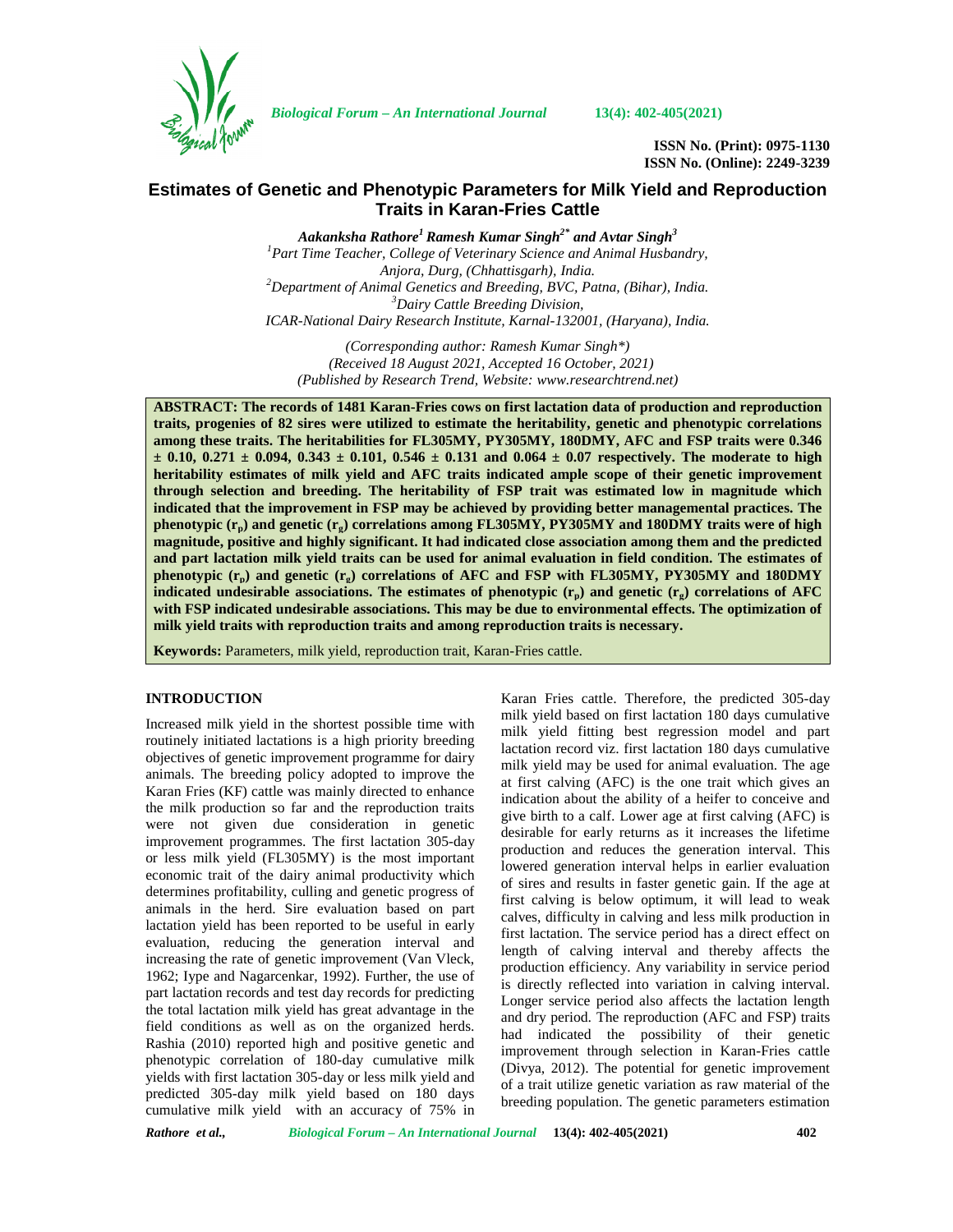dictates the method of selection and breeding systems to be adopted for future improvement and for to prediction of direct and correlated response to selection. The heritability estimate of a trait measures genetic variability for a population in a given environmental conditions. If genetic correlation between the two traits is high, the selection for one trait would result in an improvement/deterioration for the other trait as a correlated response. The phenotypic correlation is an expression of observed relationship between the phenotypic performance of different traits while the degree of association between genes responsible for the additive variance of different traits is measured through genetic correlation. The genetic correlations give the information that genes affecting one trait also affect the other traits. The accurate and precise estimates of heritability, genetic and phenotypic correlations are required for development, formulation, execution and evaluations of genetic improvement programme. Therefore, the present investigation was aimed to examine genetic parameters (heritability, genetic and phenotypic correlation estimates) for milk yield and reproduction traits of first lactation Karan-Fries cattle.

### **MATERIALS AND METHODS**

The records of 1481 Karan-Fries cows on first lactation data of production (305-day or less milk yield and daily milk yield) and reproduction (AFC and FSP) traits, progenies of 82 sires spread over a period of 26 years from 1984 to 2009 were collected from the history-cum pedigree sheet and daily milk yield registers maintained at National Dairy Research Institute (NDRI), Karnal. The first lactation predicted 305-day milk yield (PY305MY) was predicted using regression equation PY305MY =  $463.16 + 1.297(X_1)$  based on first lactation 180-days cumulative milk yield (180DMY). 180-day cumulative milk yield (180DMY) was calculated by summing up the daily milk yield after calving till  $180<sup>th</sup>$  days (excluding first five days of colostrum). Age at first calving (AFC) trait of reproduction trait group was calculated as the difference between date of birth and date of first calving. First service period (FSP) of reproduction trait group was estimated as the difference between date of first calving and date of next successful service. Culling in the middle of lactation, abortion, still-birth or any other pathological causes which affected the lactation yield were considered as abnormalities and thus, such records were not taken for the study. The records of progenies of only those sires were included in present study which had minimum five or more progenies in data records. The outliers beyond two-standard deviation on both the tail ends of normal distribution were excluded from the data. The cows that had produced milk for at least 100 days and maximum 305 days in the first lactation were considered for the study. A total of 15% records were discarded on account of these restrictions. The cows were maintained under uniform condition of feeding, housing, breeding milking, health cover and other managemental conditions. Paternal half sib correlation method (Becker, 1975) under least-squares mixed model

(LSML) using Harvey (1990) was used to estimate the heritability of different traits. The standard error of heritability of different traits was estimated using the formula given by Swiger *et al.,* (1964). The genetic correlations among traits were estimated from the analysis of variance and covariance among sire groups as given by Becker, (1975). The standard error of genetic correlation was derived by using the formula of Robertson, (1959). The phenotypic correlations among different traits were computed as per Snedecor and Cochran (1964).

#### **RESULTS AND DISCUSSION**

The results of heritability, phenotypic and genetic correlations estimates for various traits are presented in Table 1.

*Heritability estimates:* The heritability of FL305MY was  $0.346 \pm 0.10$  (Table 1). The estimate of heritability of FL305MY was close to the estimate  $(0.30 \pm 0.02)$ reported by Saha (2001) and (0.39  $\pm$  0.09) by Kokate (2009) in Karan Fries cattle. However, higher heritability estimates of FL305MY have been reported as  $0.44 \pm 0.13$  by Sivakumar, (1998);  $0.41 \pm 0.13$  by Sahana and Gurnani (2000);  $0.45 \pm 0.18$  by Singh, (2006);  $0.48 \pm 0.01$  by Nehra (2011) and  $0.49 \pm 0.09$  by Tripathy *et al.* (2017) and lower heritability estimates of FL305MY have been reported as  $0.20 \pm 0.06$  by Rashia (2010) and  $0.21 \pm 0.14$  by Divya, (2012) in Karan Fries cattle. The heritability of PY305MY was  $0.271 \pm 0.094$  (Table 1). However, lower heritability estimates of PY305MY have been reported as 0.138  $\pm$ 0.115 by Jain (1996) in Murrah buffaloes. The heritability of 180DMY was  $0.343 \pm 0.101$  (Table 1). The estimate of heritability of 180DMY was close to the estimate range (0.41-0.44) of mid part lactation reported by Kumar *et al.* (1992); Hariana and Singh (2006) in Karan Fries cows. However, higher estimate of heritability (0.43  $\pm$  0.09) of 180DMY was reported by Rashia (2010) and lower estimate of heritability  $(0.27 \pm 0.15)$  of 180DMY was reported by Singh (2006) in Karan Fries cattle. The heritability of AFC was  $0.546 \pm 0.131$  (Table 1) which was in agreement with Nehra (2011); Divya (2012) who reported heritability of  $0.43 \pm 0.13$  and  $0.54 \pm 0.17$ , respectively in Karan Fries cattle. However, Singh (1995) for AFC reported higher heritability of  $0.86 \pm 0.21$  in Karan Fries cattle and lower values of  $0.36 \pm 0.19$  and  $0.17 \pm 1.5$ 0.09 had been reported by Panja, (1997); Saha, (2001) in Karan Fries cattle. The heritability of FSP was 0.064  $\pm$  0.07 (Table 1). Similar estimates were also reported by Sahana (1996); Panja (1997) and Divya (2012). They reported heritability of FSP as  $0.04 \pm 0.06$ ;  $0.05 \pm 1$ 0.14 and  $0.05 \pm 0.13$ , respectively in Karan Fries cattle. However, Saha (2001); Sahana and Gurnani (2000) for AFC reported higher heritability of  $0.16 \pm 0.7$  and  $0.23$  $\pm$  0.11, respectively in Karan Fries cattle.

The principle diagonal values are the estimates of heritability, the estimates above the diagonal are the phenotypic correlations and those below diagonal are the genetic correlations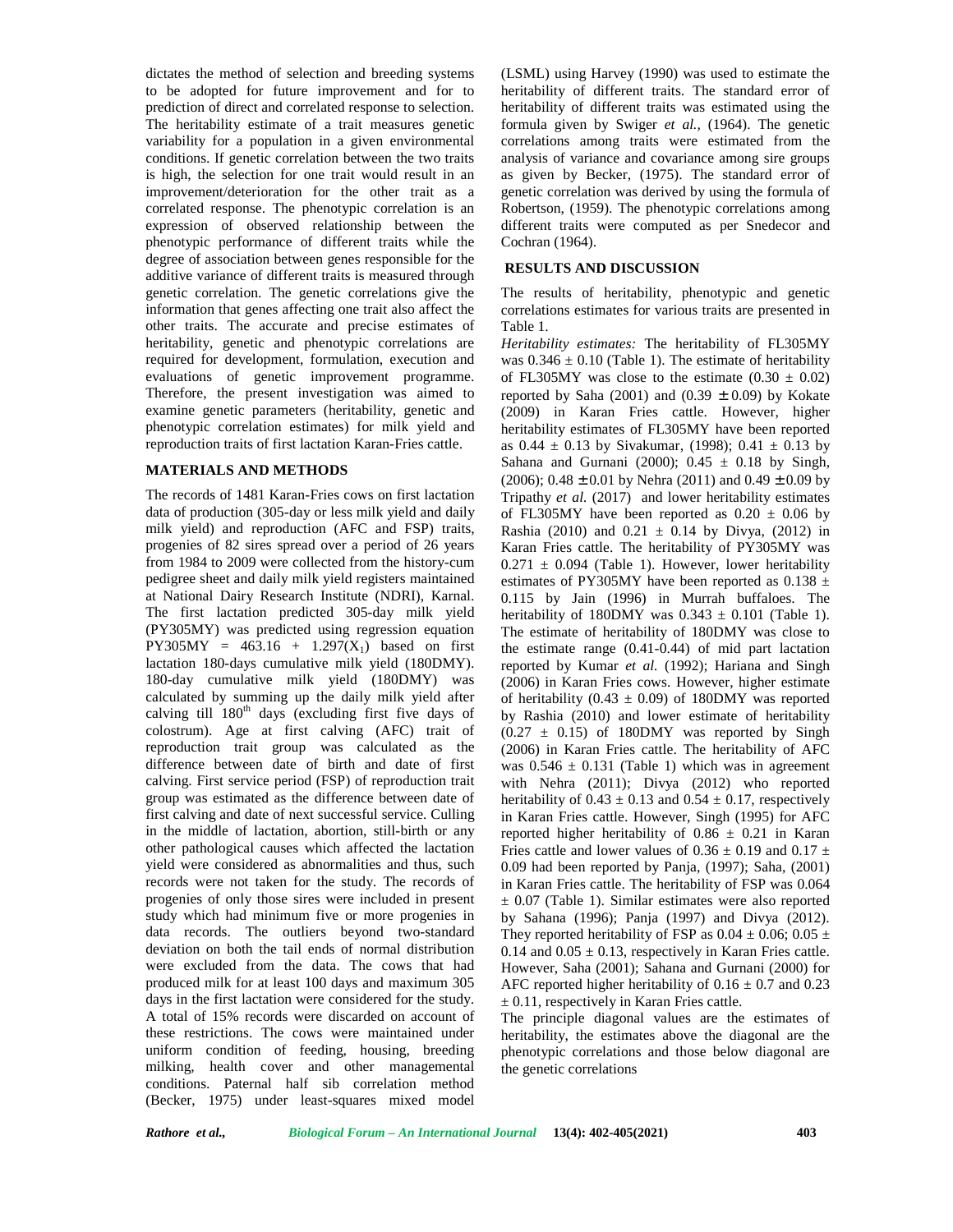| <b>TRAITS</b>  | <b>FL305MY</b>   | <b>PY305MY</b>        | 180DMY                       | AFC                              | <b>FSP</b>              |
|----------------|------------------|-----------------------|------------------------------|----------------------------------|-------------------------|
| <b>FL305MY</b> | $0.346 \pm 0.10$ | $0.804^{24} + 0.01$   | $0.804^{\degree}$<br>$+0.02$ | $0.117$ <sup>**</sup><br>$+0.03$ | $0.109***$<br>$+0.04$   |
| <b>PY305MY</b> | 0.897<br>$+0.07$ | $0.271 \pm 0.094$     | $0.998***$<br>$+0.04$        | $0.210^{**} + 0.04$              | $0.053 + 0.03$          |
| <b>180DMY</b>  | 0.897<br>$+0.07$ | $0.996***$<br>$+0.06$ | $0.343 \pm 0.101$            | $0.210^{**} + 0.04$              | $0.210**$<br>$\pm 0.03$ |
| AFC            | $0.156 + 0.28$   | $0.162 + 0.34$        | $0.163 + 0.34$               | $0.546 \pm 0.131$                | $0.031 + 0.04$          |
| <b>FSP</b>     | $-0.36 + 0.51$   | $-0.527 \pm 0.63$     | $-0.527 + 0.63$              | $-0.014 + 0.38$                  | $0.064 \pm 0.07$        |

**Table 1: Genetic and phenotypic correlations among milk yield traits and reproduction traits of Karan-Fries cattle.**

\* P 0.05 and \*\* P 0.01 level of significance

The heritability estimates of FL305MY, PY305MY, 180DMY and AFC traits were moderate in magnitude which indicated that different traits are more influenced by additive genetic variability and hence there is more scope of improvement by selection. The heritability estimate of FSP was very low in magnitude which indicates that FSP trait is influenced more by managemental and environmental factors than by genetic factors. The genetic improvement in FSP trait may be brought through improving the managemental practices followed for cattle.

**Phenotypic and Genetic (rg) correlations.** The estimates of phenotypic  $(r_p)$  and genetic  $(r_g)$  correlations among FL305MY, PY305MY, 180DMY, AFC and FSP traits were given Table 1. The estimates of phenotypic  $(r_p)$  and genetic  $(r_g)$  correlations between FL305MY and PY305MY were positive, high (0.804  $\pm$ 0.01 and 0.897  $\pm$  0.07, respectively) and significant (p<0.01). The estimates of phenotypic and genetic correlations between FL305MY and 180DMY were positive, high  $(0.804 \pm 0.02 \text{ and } 0.897 \pm 0.07)$ , respectively) and significant ( $p<0.01$ ). The estimates of phenotypic and genetic correlations between PY305MY and 180DMY were positive, high  $(0.804 \pm 0.01$  and 0.996  $\pm$  0.06, respectively) and significant (p<0.01). Similar estimates of phenotypic  $(r_p)$  and genetic  $(r_g)$ correlations between FL305MY and 180DMY (0.88  $\pm$ 0.01 and 0.95  $\pm$  0.02, respectively) were also reported by Rashia (2010) in KF cattle. Hence, the results of phenotypic  $(r_n)$  and genetic  $(r_o)$  correlations among FL305MY, PY305MY and 180DMY traits were of high magnitude, positive and highly significant which indicated close association among them. Hence, the predicted and part lactation milk yield traits can be used for animal evaluation in field condition.

The estimates of phenotypic  $(r_n)$  and genetic  $(r_g)$ correlations between FL305MY and AFC were of low magnitude and positive  $0.117 \pm 0.03$  and  $0.156 \pm 0.28$ , respectively. The estimates of phenotypic  $(r_n)$  and genetic  $(r<sub>o</sub>)$  correlations between PY305MY and AFC were of low magnitude and positive  $0.210 \pm 0.04$  and  $0.162 \pm 0.34$ , respectively. The estimates of phenotypic  $(r_n)$  and genetic  $(r_n)$  correlations between 180DMY and AFC were of low magnitude and positive  $0.210 \pm 0.04$ and  $0.163 \pm 0.34$ , respectively. Similar estimate of phenotypic  $(r_n)$  correlation between milk yield and AFC traits was reported to be  $0.04 \pm 0.05$ ,  $0.33 \pm 0.04$ ,  $0.15$  $\pm$  0.04, 0.21  $\pm$  0.06, 0.06  $\pm$  0.04 0.13  $\pm$  0.12 and 0.04  $\pm$ 0.05, respectively by Singh (1995); Battacharya (1996); Panja (1997); Sivakumar (1998); Nehra (2011); Divya

(2012) in KF cattle. The estimates of phenotypic  $(r_n)$ and genetic  $(r<sub>o</sub>)$  correlations of AFC with FL305MY, PY305MY and 180DMY were positive and significant (p<0.01) and non-significant, respectively suggested that these traits are governed by similar set of genes and selection of animals on the basis of milk yield traits would lead to undesirable improvement in AFC trait. This may be due to environmental effects.

The estimates of phenotypic  $(r_n)$  and genetic  $(r_{\alpha})$ correlations between FL305MY and FSP were of low magnitude and positive  $0.109 \pm 0.04$  and  $-0.360 \pm 0.51$ , respectively. The estimates of phenotypic  $(r_p)$  and genetic  $(r<sub>o</sub>)$  correlations between PY305MY and FSP were of low magnitude and positive  $0.053 \pm 0.03$  and - $0.527 \pm 0.63$ , respectively. The estimates of phenotypic  $(r_p)$  and genetic  $(r_g)$  correlations between 180DMY and FSP were of low magnitude and positive  $0.210 \pm 0.03$ and  $-0.527 \pm 0.63$ , respectively. Similar estimate of phenotypic  $(r_p)$  correlation between milk yield and FSP traits was reported to be  $0.08 \pm 0.06$ ,  $0.19 \pm 0.05$ ,  $0.13$  $\pm$  0.04, 0.18  $\pm$  0.04, 0.12  $\pm$  0.04 and 0.18  $\pm$  0.05, respectively by Singh and Tomar (1991); Singh (1995); Bhattacharya (1996); Sivakumar (1998) and Divya (2012) in KF cattle. However, contrary to the present study a negative phenotypic  $(r_p)$  correlation between milk yield and FSP traits was reported  $-0.06 \pm 0.07$  by Panja (1997) in KF cattle. Similar estimate of genetic  $(r<sub>g</sub>)$  correlation between milk yield and FSP traits was reported  $-0.29 \pm 0.99$ ,  $-0.18 \pm 0.34$  and  $-0.17 \pm 0.33$  by Singh and Tomar (1991); Singh, (1995); Divya, (2012), respectively in KF cattle. However, contrary to the present study a positive correlation between milk yield and FSP traits was reported  $0.51 \pm 0.19$  and  $0.022$  by Sivakumar (1998) in KF cattle. The estimates of phenotypic  $(r_p)$  correlations of FSP with FL305MY, PY305MY and 180DMY were positive and significant  $(p<0.01)$  indicated selection of animals for increased milk yield traits would lead to undesirable increase in FSP trait. Contrary to phenotypic  $(r_n)$  correlation its genetic  $(r_0)$  correlations of FSP with FL305MY, PY305MY and 180DMY were negative and non significant indicated that selection of animals for increased milk yield traits would lead to desirable decrease in FSP trait. This may be due to environmental effects. The result suggested that the optimization of FSP with respect to FL305MY, PY305MY and 180DMY traits are necessary.

The estimate of phenotypic  $(r_p)$  and genetic correlation between AFC and FSP was positive, low  $(0.031 \pm 0.04)$ and non-significant and negative, low  $(-0.014 \pm 0.38)$